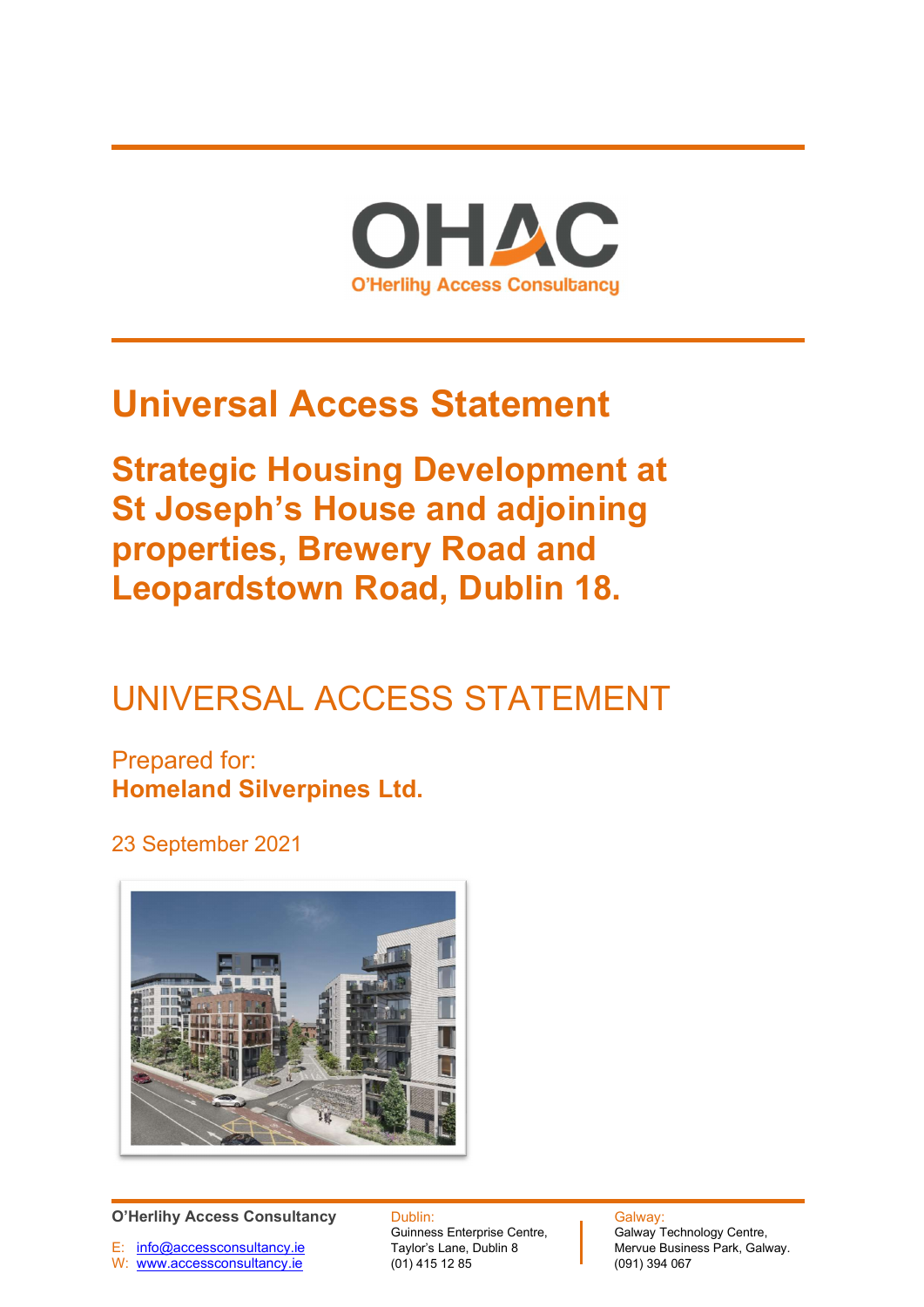Universal Access Statement for the Strategic Housing Development at, St Joseph's House and adjoining properties, Brewery Road and Leopardstown Road, Dublin 18.

## UNIVERSAL ACCESS STATEMENT

(Revision No.1)

Prepared for: Homeland Silverpines Ltd.

> Prepared by: Mark Bailey-Smith

O'Herlihy Access Consultancy Guinness Enterprise Centre, Taylors Lane, Dublin 8.

Tel: (01) 415 12 85 E: mark@accessconsultancy.ie W: www.accessconsultancy.ie

23 September 2021

Ref No. 190093

O'Herlihy Access Consultancy Dublin: Calway:<br>Galway Technology Centre, Cuinness Enterprise Centre, Calway Technology Centre,

E: info@accessconsultancy.ie Taylor's Lane, Dublin 8 Mervue Busine<br>
W: www.accessconsultancy.ie (01) 415 12 85 (091) 394 067 W: www.accessconsultancy.ie

Guinness Enterprise Centre, **Galway Technology Centre, Taylor's Lane, Dublin 8** Mervue Business Park, Galway.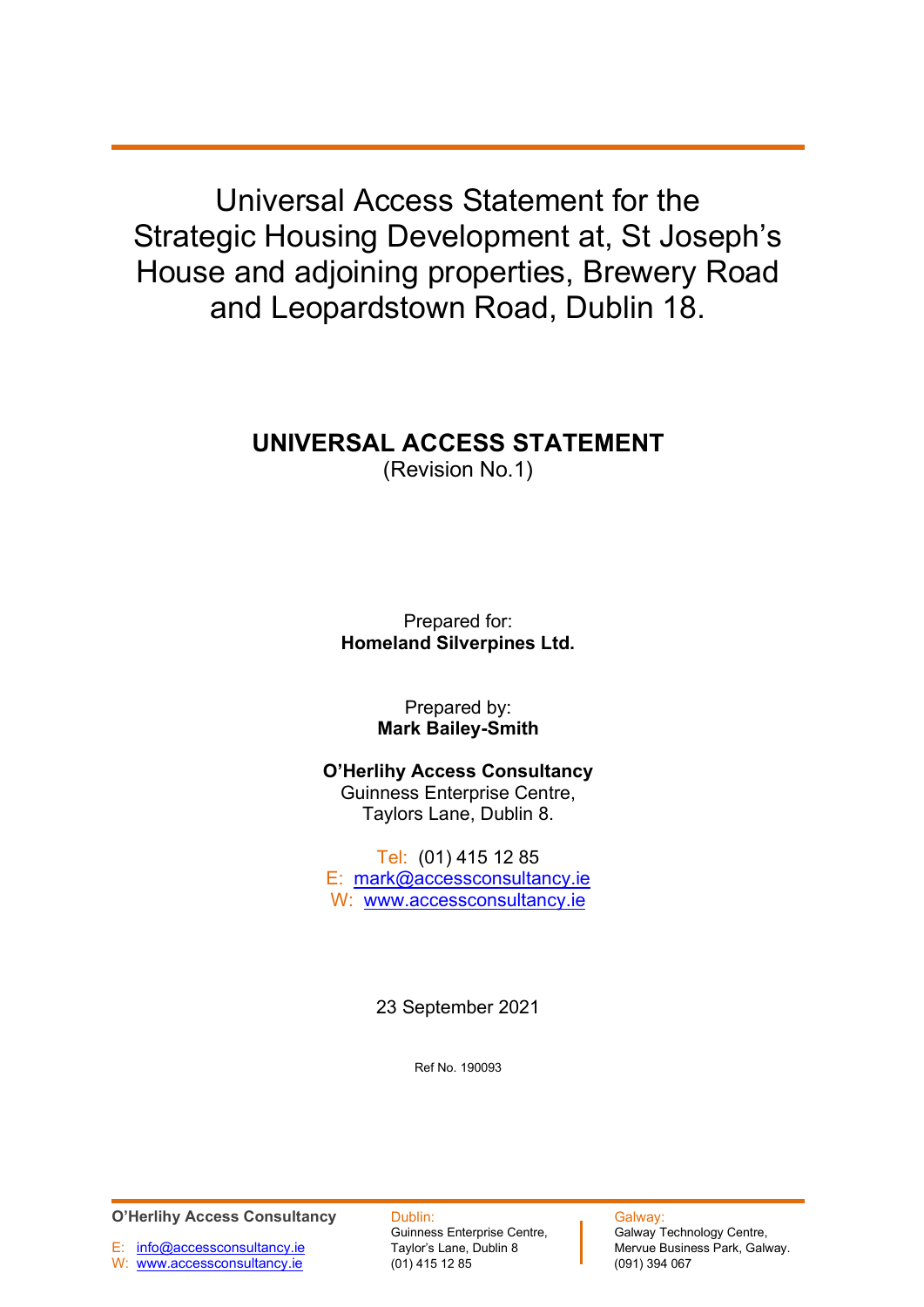

### 1 Project Description

The site consists of (1) 'Saint Joseph's House', Brewery Road, Stillorgan, Co. Dublin (A94 Y7F4); (2) 'Madona House', Silverpines, Stillorgan, Blackrock, Co. Dublin (A94 Y230); and (3) Properties at 'Woodleigh' (D18 F3F4), 'Cloonagh' (D18 P5P9), 'Souk El Raab' (D18 Y6C5), 'Wellbrook' (D18 H0C6), 'Calador' (D18 W1Y2), 'Alhambra' (D18 E3C4), 'Dalwhinnie' (D18 P2P4), 'Annaghkeen' (D18 Y2W1) and 'The Crossing' (D18 W8 W2); all located at Leopardstown Road, Dublin 18.

The development will consist of a new residential and mixed-use scheme to include apartments, residential amenity space, a café and a childcare facility. A detailed description is now set out as follows:

The proposal provides for the demolition of 10 no. properties and associated outbuildings at 'Madona House' (single storey), 'Woodleigh' (2 storeys), 'Cloonagh' (2 storeys), 'Souk El Raab (2 storeys), 'Welbrook' (2 storeys), 'Calador' (2 storeys), 'Alhambra' (2 storeys), 'Dalwhinnie' (2 storeys), 'Annaghkeen' (2 storeys) and 'The Crossing' (single storey) (combined demolition approx. 2,291.3 sq m GFA).

The new development will provide for (a) the refurbishment, separation and material change of use of Saint Joseph's House (a Protected Structure, RPS No. 1548) from residential care facility to residential use and a childcare facility; and (b) the construction of a new build element to provide for an overall total of 463 no. residential units, residential amenity space and a café.

The overall development proposal shall provide for the following:

- Block A ( 5 storeys) comprising 49 no. apartments (13 no. 1 bed units, 33 no. 2 bed units and 3 no. 3 bed units);
- Block B (4 7 storeys) comprising 88 no. apartments (28 no. 1 bed units, 57 no. 2 bed units and 3 no. 3 bed units);
- Block C (5 7 storeys) comprising 115 no. apartments (26 no. studio units, 26 no. 1 bed units and 57 no. 2 bed units and 6 no. 3 bed units);
- Block D (5 10 storeys) comprising 157 no. apartments (36 no. studio unit, 40 no. 1 bed units and 81 no. 2 bed units), residential amenity areas of approx. 636 sq m and a café of approx. 49 sq m;
- Block E (St. Joseph's House) (2 storeys) comprising 9 no. apartments (8 no. 2 bed units and 1 no. 3 bed units) and a childcare facility of 282 sq m with associated outdoor play areas of approx. 130 sq m;
- Block F (3 6 storeys) comprising 45 no. apartments (23 no. studio units, 10 no. 1 bed units; and 12 no. 2 bed units);

Each new build residential unit (in Blocks A, B, C, D and F) has an associated area of private open space in the form of a terrace/balcony. Open Space proposals for St. Joseph's House (Block E) include a mixture of private terrace/balcony areas and communal open space areas.

The extent of works proposed to Saint Joseph's House (a Protected Structure) include:

• The demolition of a single storey office, conservatory, glazed link, external store, external enclosed escape stairs with associated canopies, toilet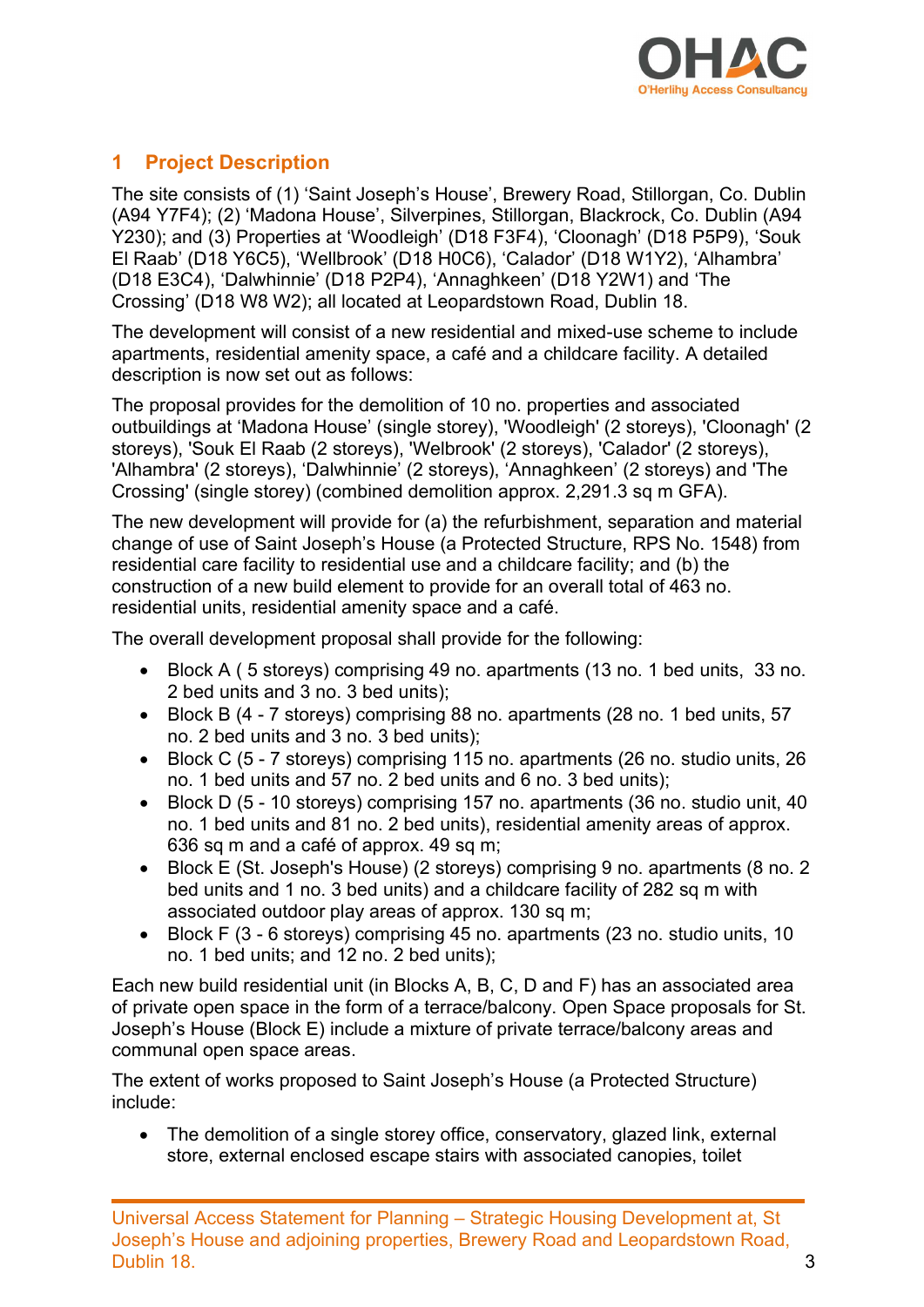

extension and 3 no. associated outbuildings to the west of St. Joseph's House (demolition total approx. 158 sq m GFA);

- The removal of external steel gates, all external steel escape stairs, canopies, existing disabled access ramps, concrete steps, an external wall and associated roof area;
- Relocation of external granite steps and the provision of a new raised entrance terrace, concrete steps and ramp areas;
- Replacement of existing rooflights, the addition of roof lights, part new roof / new zinc roof, new external wall and roof to the east of the structure;
- The provision of new door and window openings;
- Modifications to internal layout including the removal of walls and partitions and the addition of new dividing walls.

The Residential Amenity Areas of approx. 636 sq m proposed in Block D comprise a residential club house/multipurpose room, library/reading room, lounge area, concierge area, office area, post room, fitness club, all at ground floor level of Block D. A terrace lounge area is proposed at fifth floor level of Block D. 2 no. roof garden areas are also proposed at fifth floor level of Blocks C and D (approx. 400 sq m and 408 sq m respectively).

Open Space (approx. 9,885 sq m) is proposed in the form of (a) public open space areas (approx. 6,680 sq m) which include a public plaza/court area, a main area of public open space (including a play area and outdoor gym area) and woodland trail; and (b) all communal open space areas (approx. 3,205 sq m) which include areas adjacent to St. Joseph's House (Block E), Block D and Block F, a courtyard and play area located between Blocks A and B and roof terraces at fifth floor level of Blocks C and D. Visual amenity open space areas (approx. 1,000 sq m) are also proposed at various locations throughout the development.

Basement Level (approx. 9,445 sq m) is proposed with residential access from Blocks A, B, C, D and F. Bin Storage areas, water storage areas, and part attenuation are located at this level. 2 no. ESB Substations, 1 no. ESB Kiosk, 2 no. Switch Rooms, waste storage areas for Block E (St. Joseph's House, A Protected Structure) and bicycle storage areas are proposed at surface level.

A total of 259 no. car parking spaces (232 no. at basement level and 27 no. at surface level) are proposed. At basement level, a total of 30 no. electric vehicles and 202 no. standard parking spaces are provided for. A total of 968 no. bicycle spaces (816 no. at basement level and 152 no. at surface level), dedicated cycle lift and 10 no. motorcycle spaces (all at basement level) are also proposed.

Proposals for vehicular access comprise 1 no. existing vehicular access point via Silver Pines (an existing all movement junction onto Brewery Road) and 1 no. new vehicular access point at the general location of 'Annaghkeen' at Leopardstown Road (a new Left In / Left Out junction arrangement). The new access point along Leopardstown Road will replace 9 no. existing access points at 'Woodleigh', 'Cloonagh', 'Souk El Raab', 'Welbrook', 'Calador', 'Alhambra', 'Dalwhinnie', 'Annaghkeen' and 'The Crossing'. The internal permeability proposed will provide linkages for pedestrians and cyclists to Leopardstown Road and adjoining Greenway. Proposals also provide for the relocation of an existing bus stop along Leopardstown Road.

Universal Access Statement for Planning – Strategic Housing Development at, St Joseph's House and adjoining properties, Brewery Road and Leopardstown Road, Dublin 18. 4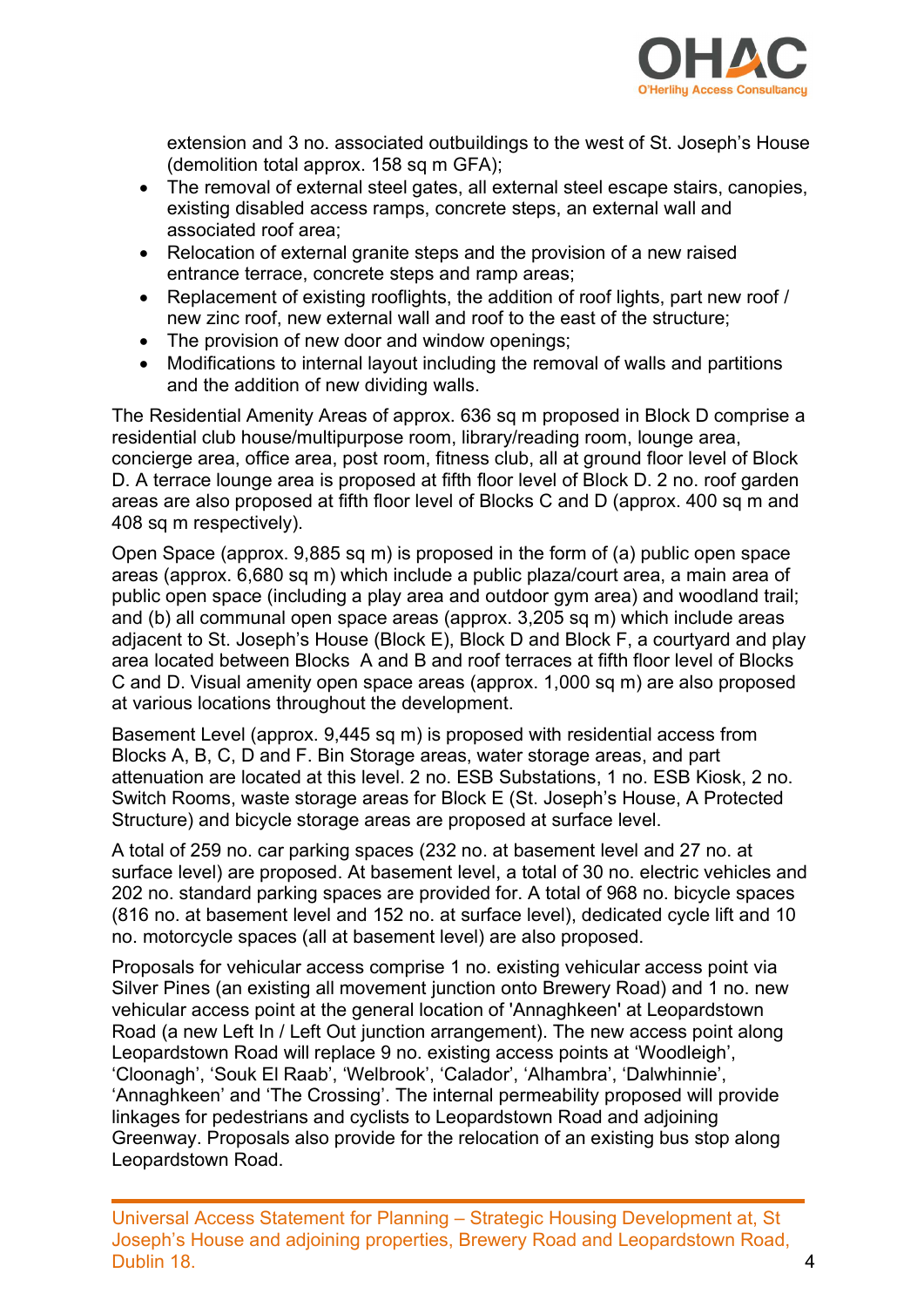

The associated site and infrastructural works include provision for water services; foul and surface water drainage and connections; attenuation proposals; permeable paving; all landscaping works including tree protection, tree removal and new tree planting; green roofs; boundary treatment; internal roads and footpaths; and electrical services.

#### 2 Application of Part M of the Second Schedule of the Building Regulations for the Proposed Works

The proposed development scheme must meet the requirements of Part M of the Building Regulations. Part M 2010 came into operation on the 1st of January 2012 and the requirements of Part M 2010 must be followed subject to certain transitional arrangements. The requirements of Part M 2010 are as follows:

| Access and Use             | M1             | Adequate provision shall be made for people to access and<br>use a building, its facilities and its environs.                                                                   |
|----------------------------|----------------|---------------------------------------------------------------------------------------------------------------------------------------------------------------------------------|
| Application of the Part M2 |                | Adequate provision shall be made for people to approach<br>and access an extension to a building.                                                                               |
|                            | M <sub>3</sub> | If sanitary facilities are provided in a building that is to<br>be extended, adequate sanitary facilities shall be<br>provided for people within the extension.                 |
|                            | M4             | Part M does not apply to works in connection with<br>extensions to and material alterations of existing<br>dwellings, provided that such works do not create a new<br>dwelling. |

Figure 1 – The requirements of Part M (2010) of the Building Regulations

The Design Team recognises that since the introduction of the Disability Act in 2005, Irish Building Regulations (See Figure 1 above) have been revised with Universal Design in mind and a more comprehensive technical guidance document is now in place. This document is known as the Building Regulations 2010 Technical Guidance Document M – Access and Use, or alternatively TGD M 2010.

TGD M 2010 provides guidance in relation to meeting the requirements of Part M of the Second Schedule to the Building Regulations and focuses on Access and Use. It is important to note that the introduction of TGD M 2010 states:

"The materials, methods of construction, standards and other specifications (including technical specifications) which are referred to in this document are those which are likely to be suitable for the purposes of the Regulations. Where works are carried out in accordance with the guidance in this document, this will, prima facie, indicate compliance with Part M of the Second Schedule to the Building Regulations (as amended). However, the adoption of an approach other than that outlined in the guidance is not precluded provided that the relevant requirements of the Regulations are complied with. Those involved in the design and construction of a building may be required by the relevant building control authority to provide such evidence as is necessary to establish that the requirements of the Building Regulations are being complied with".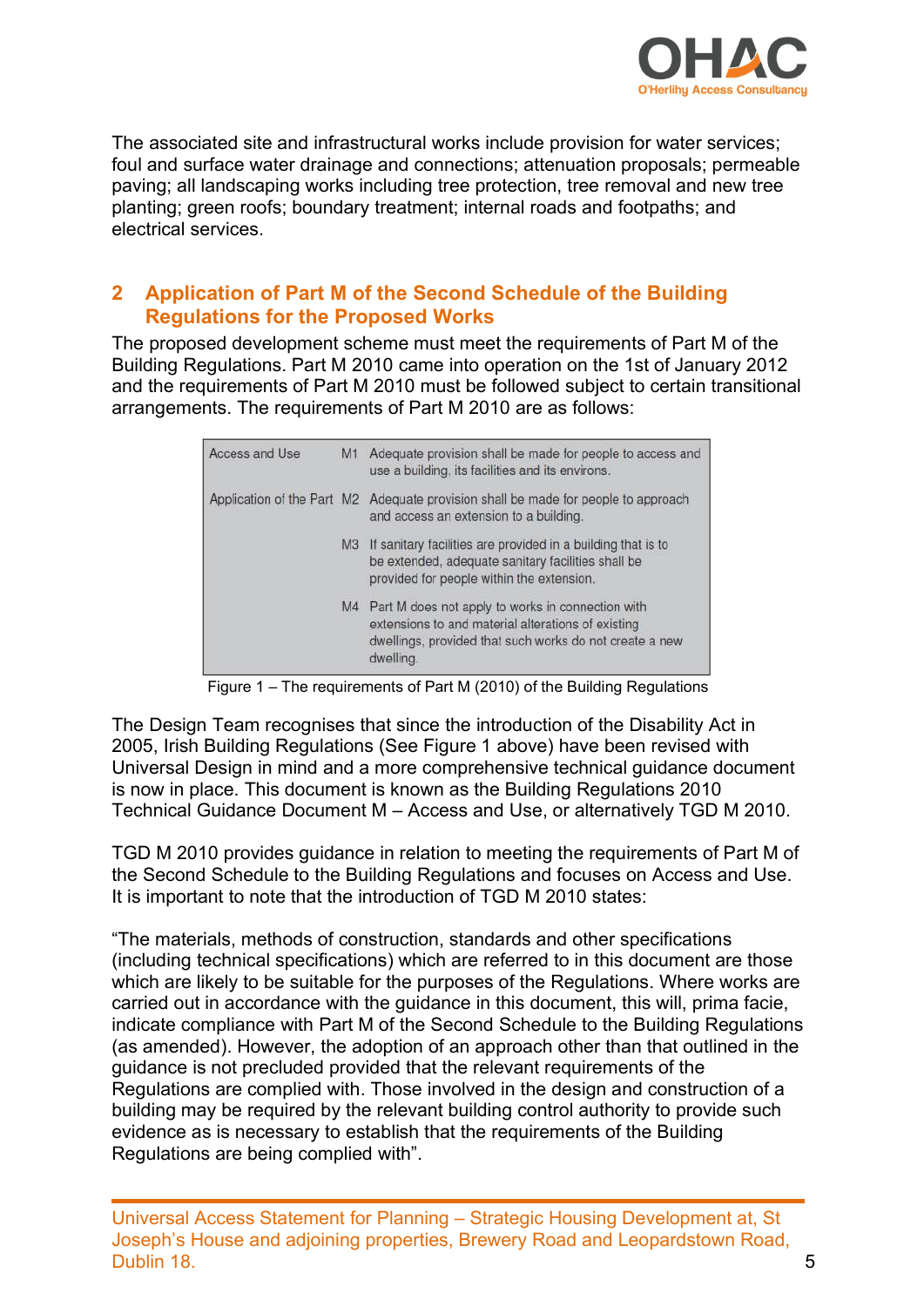

O'Herlihy Access Consultancy have been liaising with the design team during the planning stages of this project and are satisfied that the proposed works will meet the requirements of Part M of the Second Schedule of the Building Regulations. For example:

- A minimum 5% of the total amount of car parking spaces will be provided accessible car parking spaces are provided in line Section 1.1.5 of TGD M 2010. These bays are designed to meet the guidance in Section 1.1.5 and Diagrams 8 & 9 of TGD M 2010;
- Various accessible landscaped areas are provided throughout the site and are designed to meet the guidance in Section 1.1 of TGD M 2010;
- Adequate access routes are provided from all designated car parking facilities to the main entrance of the accessible entrances and the vertical circulation cores of each apartment block, designed in accordance with Section 1.1. of TGD M 2010, with 1,800mm by 1,800mm level landings provided at all accessible entrances;
- All entrances to the new apartment blocks (Blocks A, B, C, D and F) are designed in accordance with the guidance in Section 1.2 and Table 2 of TGD M 2010;
- Internal corridors, floor finishes and doors within communal areas are designed in accordance with Section 1.3 of TGD M 2010 with 1,800mm turning areas provided throughout the apartment blocks' common area;
- At least 1 No. passenger lift and 1 No stairs suitable for ambulant disabled people is provided in a vertical circulation core of each apartment block serving all floors within the buildings. The lifts are designed in accordance with the guidance in Section 1.3.4.2 of TGD M 2010 and stairs in accordance with Section 1.3.4.3 of TGD M 2010;
- All communal facilities within or surrounding apartment blocks are provisioned as accessible to meet the needs of all users in accordance with the guidance in TGD M 2010;
- Apartments are designed to meet the guidance in Section 3 of TGD M 2010 (e.g. 1200mm by 1200mm level landing at apartment entrances and 800mm effective clear width doors at entrances to the apartments);
- An accessible WC, suitable for visitors, is provided at entry level within each apartment unit. Each has been designed in accordance with Section 3.4 of TGD M 2010, providing adequate space for sideways transfer from a wheelchair.
- St. Joseph's House (Block E) is an existing building being altered to provide a number of new apartments within. All proposed alteration works will be carried out in accordance with Section 1 of TGD M 2010, where practicable. Where it is not practicable to provide facilities within the existing conditioned in accordance with Section 1 of TGD M 2010, reference will be made to Section 2 in order to provide adequate accessibility within the existing constraints of the building.

The Design Team notes that TGD M 2010 is the minimum guidance to show compliance with the requirements of the Part M of the Building Regulations. The Design Team is also firmly committed to achieving universal access in the building and are committed to ensuring that: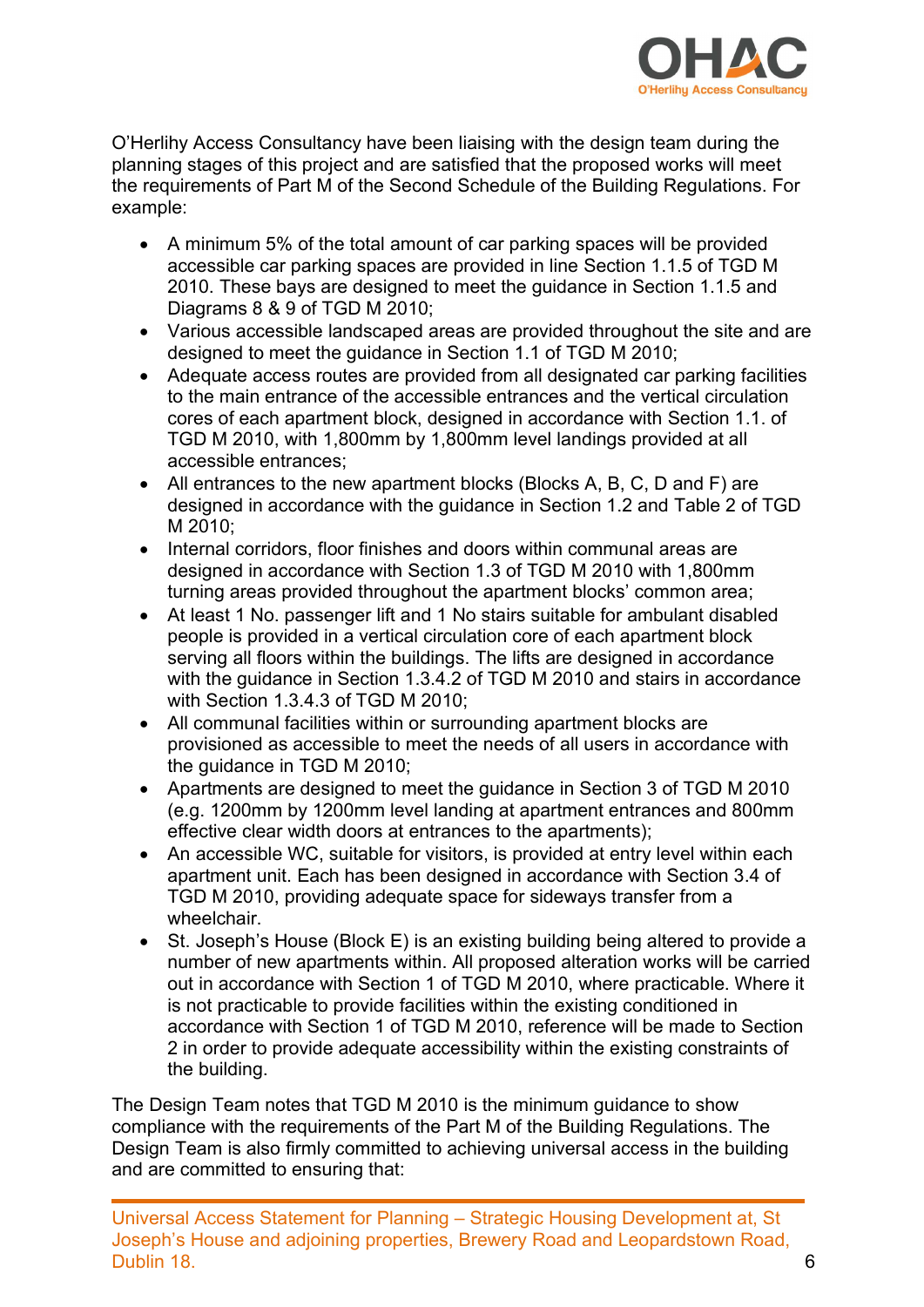

Independently accessible means of approach to the accessible entrances and circulation around the proposed development will be provided in accordance with Section 1.1 of TGD M 2010. (e.g. level access routes, gently sloped access routes, ramped access routes, stepped access routes, pedestrian crossings, etc.)

Entrances to the proposed apartment blocks will be independently accessible and avoid segregation based on a person's level of ability in accordance with Section 1.2 of TGD M 2010. (e.g. accessible entrance doors - glazed, manual, power-<br>
1.2 of TGD M 2010. (e.g. level access routes, gently sloped access<br>
1.3 of TGD M 2010. (e.g. level access routes, pedestrian crossings, etc.)<br>
1. **CHET THE CONDETERT CONDETERT CONDUCTERT CONDUCTERT CONDUCTED ACCORDINGLY CONDUCT CHARGED CONDENSIDED AND A COLOR (SUPPORT CONDENSIDED AND CONDENSIDED AND CONDENSIDED AND A person is level of a partment blocks will be inde** 

People will be able to travel horizontally and vertically, within apartment blocks conveniently and without discomfort in order to make use of all relevant facilities in accordance with Section 1.3 of TGD M 2010. (e.g. Reception areas, internal doors, corridors, internal lobbies, passenger lifts, stairs, etc.).

Independently accessible sanitary facilities, where provisioned that meet the needs of people with a wide range of abilities, will be provided within the proposed works in accordance with Section 1.4 of TGD M 2010. (e.g. wheelchair accessible unisex WCs, etc.)

Other facilities within the proposed communal areas of blocks will be accessible and useble, designed and constructed to facilitate active participation where appropriate in accordance with Section 1.5 of TGD M 2010. (e.g. refreshment facilities, switches, outlets and controls, etc.)

Adequate aids to communication will be provided within the common areas of apartment blocks to ensure people can independently access and use the buildings and their facilities in accordance with Section 1.6 of TGD M 2010. (e.g. signage, visual contrast, lighting, audible aids, etc.)

All Apartments within the development will be designed in accordance with Section 3 of TGD M 2010, ensuring that they provide adequate access for visitors, including; accessible entrances with clear level landings, adequate circulation within the entrance storey, accessible WCs suitable for visitors, etc.

Works carried out in relate to St. Joseph's House (Block E) will be in compliance with Section 1 of TGD M 2010 as far as practicblae. Section 2 of TGD M 2010 will be referenced where required due to the existing conditions within the building.

#### Figure 2 – Universal Access Strategy

Universal Access Statement for Planning – Strategic Housing Development at, St Joseph's House and adjoining properties, Brewery Road and Leopardstown Road, Dublin 18. 7